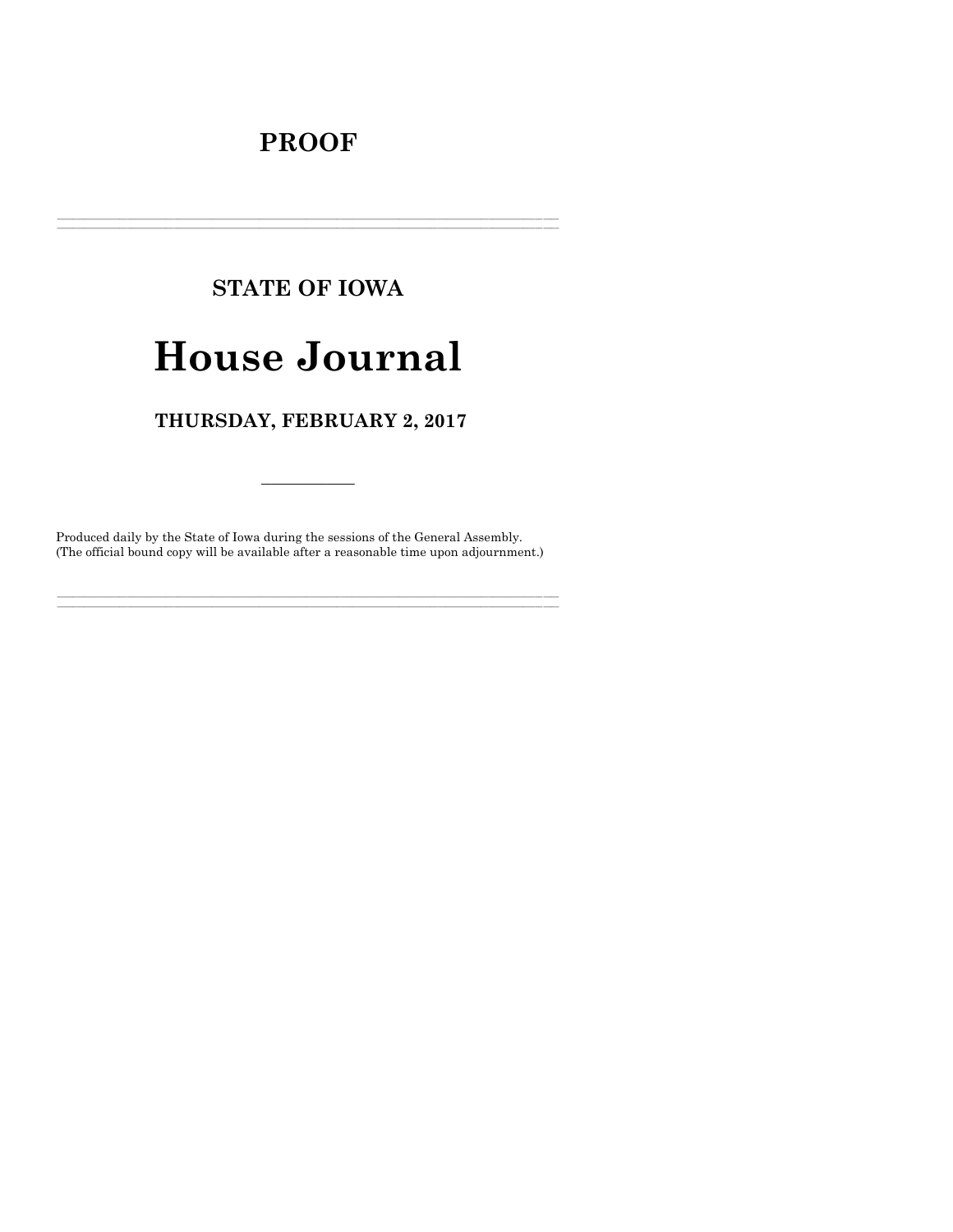### **JOURNAL OF THE HOUSE**

Twenty-fifth Calendar Day - Seventeenth Session Day

Hall of the House of Representatives Des Moines, Iowa, Thursday, February 2, 2017

The House met pursuant to adjournment at 8:30 a.m., Cownie of Polk in the chair.

Prayer was offered by Pastor Timothy Frank, St. Paul's Evangelical Lutheran Church, Council Bluffs. He was the guest of Hanusa of Pottawattamie.

#### PLEDGE OF ALLEGIANCE

The Pledge of Allegiance was led by Aleigh Todhunter, Page from Des Moines.

The Journal of Wednesday, February 1, 2017, was approved.

#### INTRODUCTION OF BILLS

**[House File 198,](https://www.legis.iowa.gov/legislation/BillBook?ga=87&ba=HF198)** by Hunter, a bill for an act relating to the creation of the medical cannabis Act and providing for criminal penalties and fees.

Read first time and referred to committee on **Human Resources.**

**[House File 199,](https://www.legis.iowa.gov/legislation/BillBook?ga=87&ba=HF199)** by Kressig, Forbes, Cohoon, T. Taylor, Wolfe, Kearns, Winckler, Lensing, Nielsen, Hunter, Thede, Gaskill, Hanson, Kacena, Staed, Mascher, Steckman, Ourth, Bearinger, Hall, M. Smith, Brown-Powers, Meyer, Gaines, McConkey, Wessel-Kroeschell, Prichard, Olson, Abdul-Samad, Miller, and Jacoby, a bill for an act relating to the compassionate use of medical cannabis Act, reclassifying marijuana, including tetrahydrocannabinols, from a schedule I controlled substance to a schedule II controlled substance, providing for civil and criminal penalties and fees, and including effective date provisions.

Read first time and referred to committee on **Human Resources.**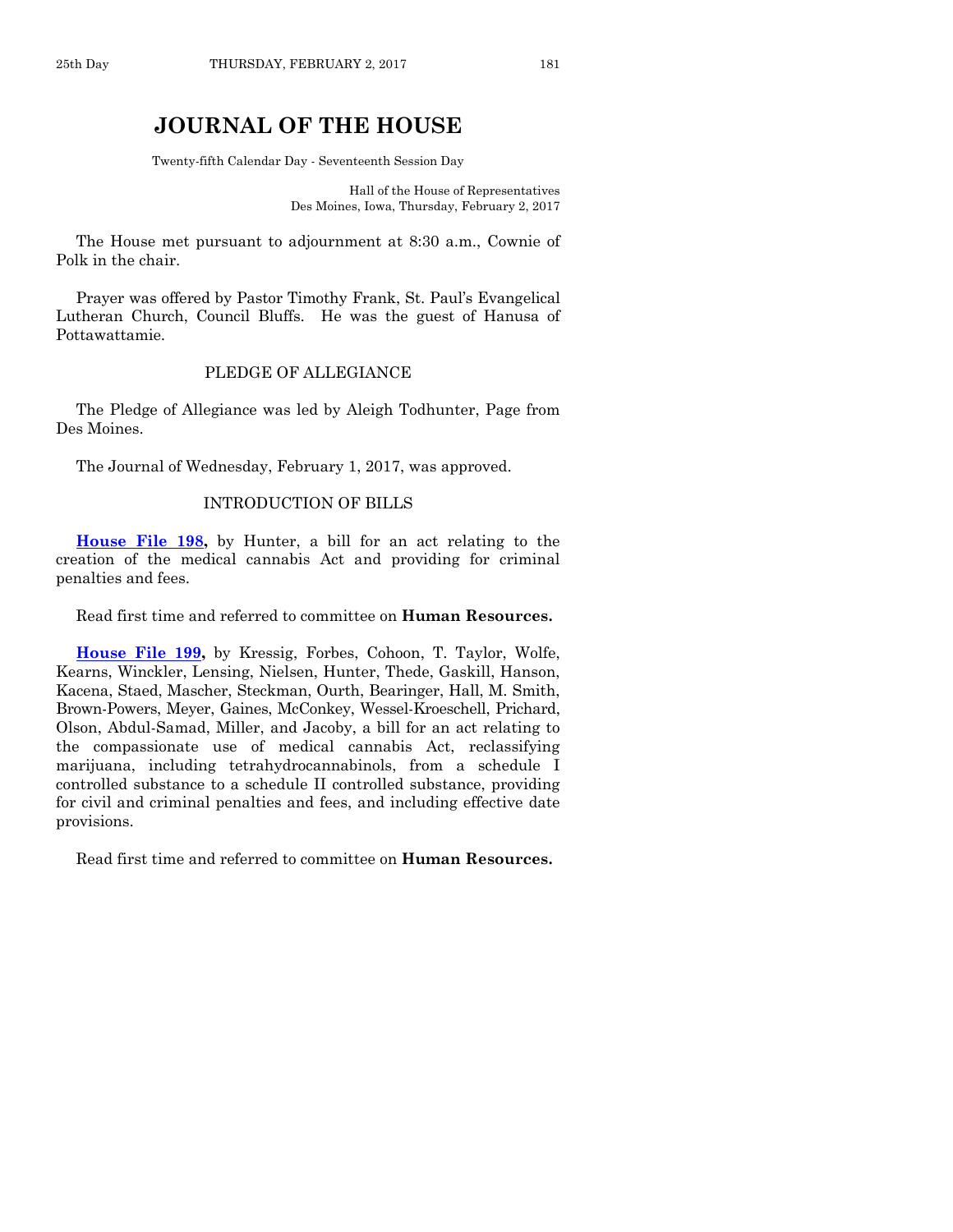**[House File 200,](https://www.legis.iowa.gov/legislation/BillBook?ga=87&ba=HF200)** by Hunter, Brown-Powers, Mascher, Olson, Bennett, T. Taylor, and Abdul-Samad, a bill for an act relating to the possession, manufacture, or delivery of marijuana and the possession of drug paraphernalia, and providing penalties.

Read first time and referred to committee on **Judiciary.**

**[House File 201,](https://www.legis.iowa.gov/legislation/BillBook?ga=87&ba=HF201)** by Finkenauer, a bill for an act relating to voter registration and voting by lowering the age at which a person may register to vote and the age at which a registered voter is eligible to vote in a primary election and including effective date provisions.

Read first time and referred to committee on **State Government.**

**[House File 202,](https://www.legis.iowa.gov/legislation/BillBook?ga=87&ba=HF202)** by committee on Environmental Protection, a bill for an act relating to the solid waste environmental management systems program and beautification grants.

Read first time and placed on the **calendar.**

**[House File 203,](https://www.legis.iowa.gov/legislation/BillBook?ga=87&ba=HF203)** by committee on Transportation, a bill for an act authorizing the use of primary road fund moneys for the secondary road and municipal street systems.

Read first time and placed on the **calendar.**

**[House File 204,](https://www.legis.iowa.gov/legislation/BillBook?ga=87&ba=HF204)** by committee on Public Safety, a bill for an act relating to the unauthorized placement of a global positioning device and providing a penalty.

Read first time and placed on the **calendar.**

On motion by Hagenow of Polk, the House was recessed at 8:41 a.m., until 12:00 p.m.

#### AFTERNOON SESSION

The House reconvened at 12:00 p.m., Windschitl of Harrison in the chair.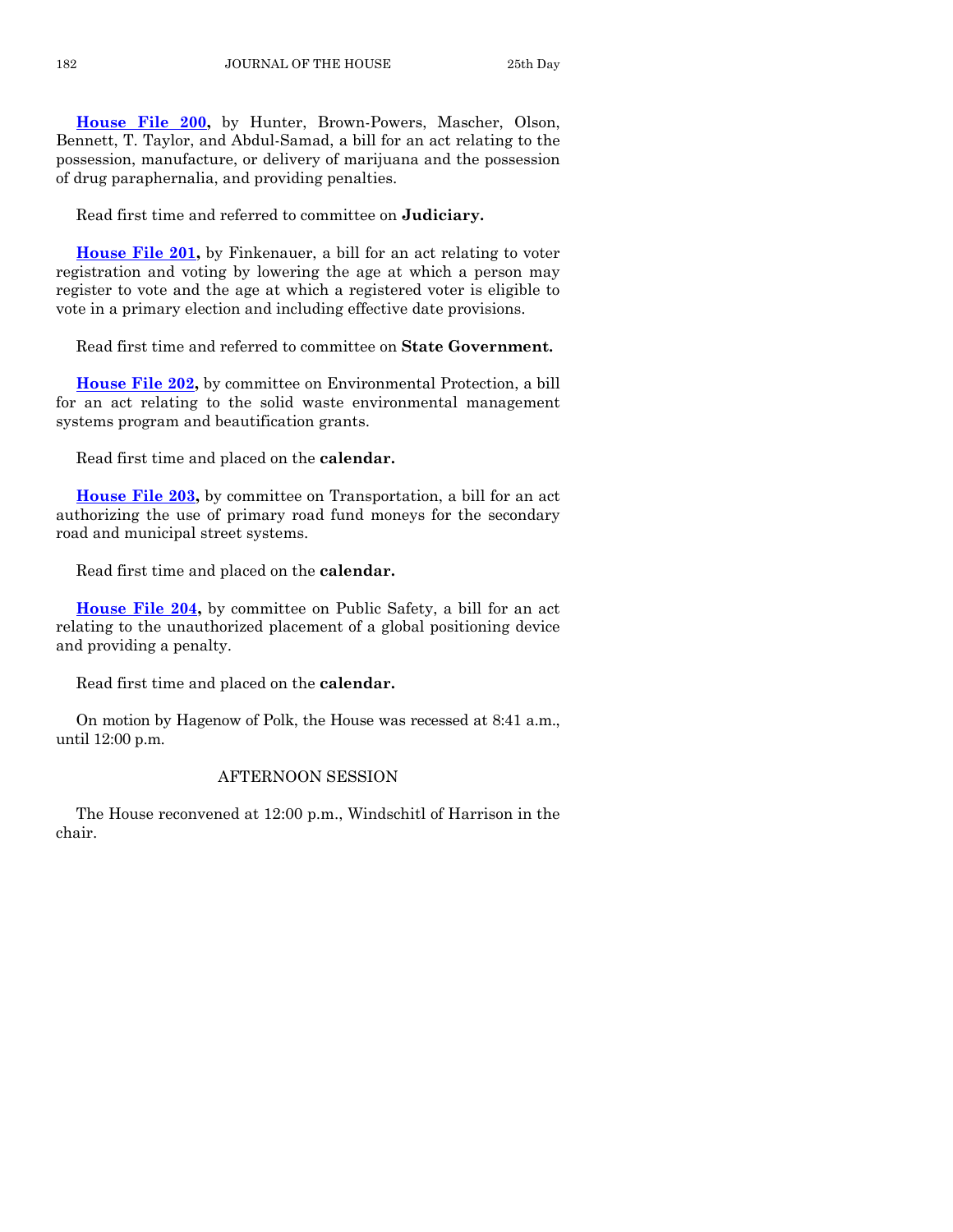#### COMMUNICATIONS RECEIVED

The following communications were received in the office of the Chief Clerk and placed on file in the Legislative Services Agency: To view reports in full, click [here.](https://www.legis.iowa.gov/publications/otherResources/reportsFiled)

#### BOARD OF EDUCATIONAL EXAMINERS

Licensed Professions and Occupations Report, pursuant to Iowa Code section 272C.4.

Administrative Rules Review-Triennial Report, pursuant to Iowa Code section 272.29.

Detailed Financial Licensing Fees Report, pursuant to Iowa Code section 272.10.

#### BOARD OF PAROLE

Early Release Report, pursuant to Iowa Code section 906.5.

Joint Investment Trust Report, pursuant to Iowa Code section 12B.10A.

#### BOARD OF REGENTS

Health Effects of Environmental Contamination Report, pursuant to Iowa Code section 263.17.

Institute for Physical Research and Technology (ISU) Report, pursuant to Chapter 1135.10, 2016 Iowa Acts.

Beginner Farmer Center Report, pursuant to Iowa Code section 266.39E.

Gifts and Grants Reports, pursuant to Iowa Code section 8.44.

Financial Reports, pursuant to Chapter 141.27, 2013 Iowa Acts.

Affirmative Action, Diversity, and Multicultural Accomplishment Report, pursuant to Iowa Code section 19B.5.

UIHC Audited Financial Report, pursuant to Iowa Code section 263A.13.

#### COLLEGE STUDENT AID COMMISSION

Educational Credits Awarded to Veterans Report, pursuant to Iowa Code section 261.9.

Scholarship and Tuition Grant Reserve Fund Report, pursuant to Iowa Code section 261.20.

Teacher Shortage Loan Forgiveness Program Report, pursuant to Iowa Code section 261.112.

Registered Nurse and Nurse Educator Loan Forgiveness Program Report, pursuant to Iowa Code section 261.116.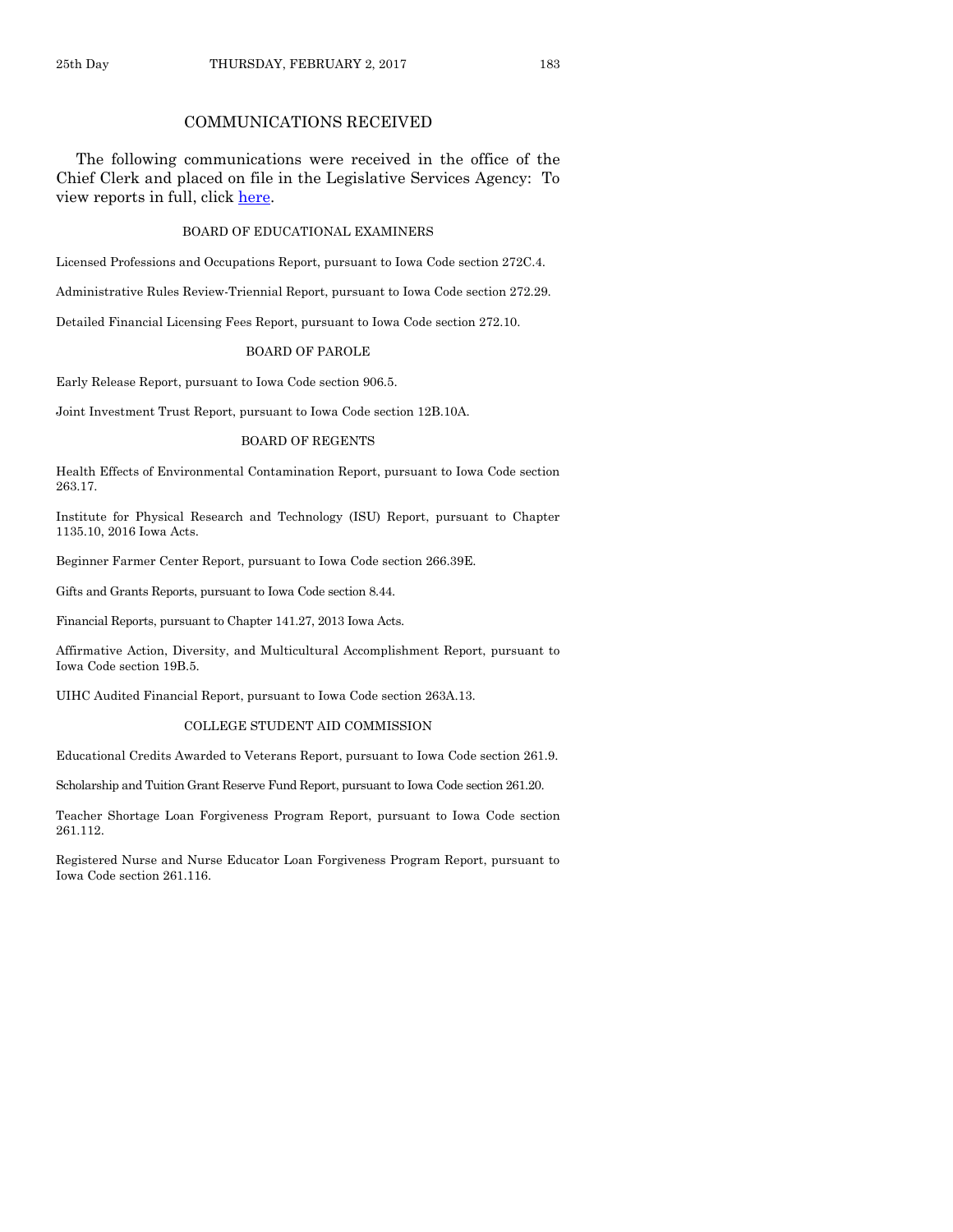Tuition Grant Report, pursuant to Iowa Code section 261.15.

Skilled Workforce Shortage Tuition Grant Program Report, pursuant to Iowa Code section 261.130.

Iowa Vocational-Technical Tuition Grant Program Report, pursuant to Iowa Code section 261.17.

Barber and Cosmetology Arts and Sciences Tuition Grant Program Report, pursuant to Iowa Code section 261.61.

Annual Report, pursuant to Iowa Code section 261.2.

Iowa Minority Academic Grants and Economic Success Program Report, pursuant to Iowa Code section 261.104.

Joint Investment Trust Report, pursuant to Iowa Code section 12B.10A.

#### DEPARTMENT OF ADMINISTRATIVE SERVICES

Financial Report, pursuant to Iowa Code section 8A.502.

Infrastructure Status Report, pursuant to Iowa Code section 12.88A.

Contract Compliance Policy Report, pursuant to Iowa Code section 19B.7.

#### DEPARTMENT OF AGRICULTURE AND LAND STEWARDSHIP

Watershed Planning Advisory Council Report, pursuant to Iowa Code section 466B.31.

Southern Iowa Development and Conservation Authority Report, pursuant to Iowa Code section 161D.13.

Loess Hills Development and Conservation Authority Report, pursuant to Iowa Code section 161D.8.

Loess Hills Alliance Board of Directors Report, pursuant to Iowa Code section 161D.6.

Pseudorabies Advisory Committee Report, pursuant to Iowa Code section 166D.3.

Watershed Improvement Review Board Report, pursuant to Iowa Code section 466A.3.

Nutrient Reduction Pilot Project Report, pursuant to Chapter 1134.37, 2016 Iowa Acts.

Control of Pathogenic Viruses in Poultry Report, pursuant to Iowa Code section 165B.2.

#### DEPARTMENT OF COMMERCE Utilities Division

Small Wind Innovation Zone Report, pursuant to Iowa Code section 476.48.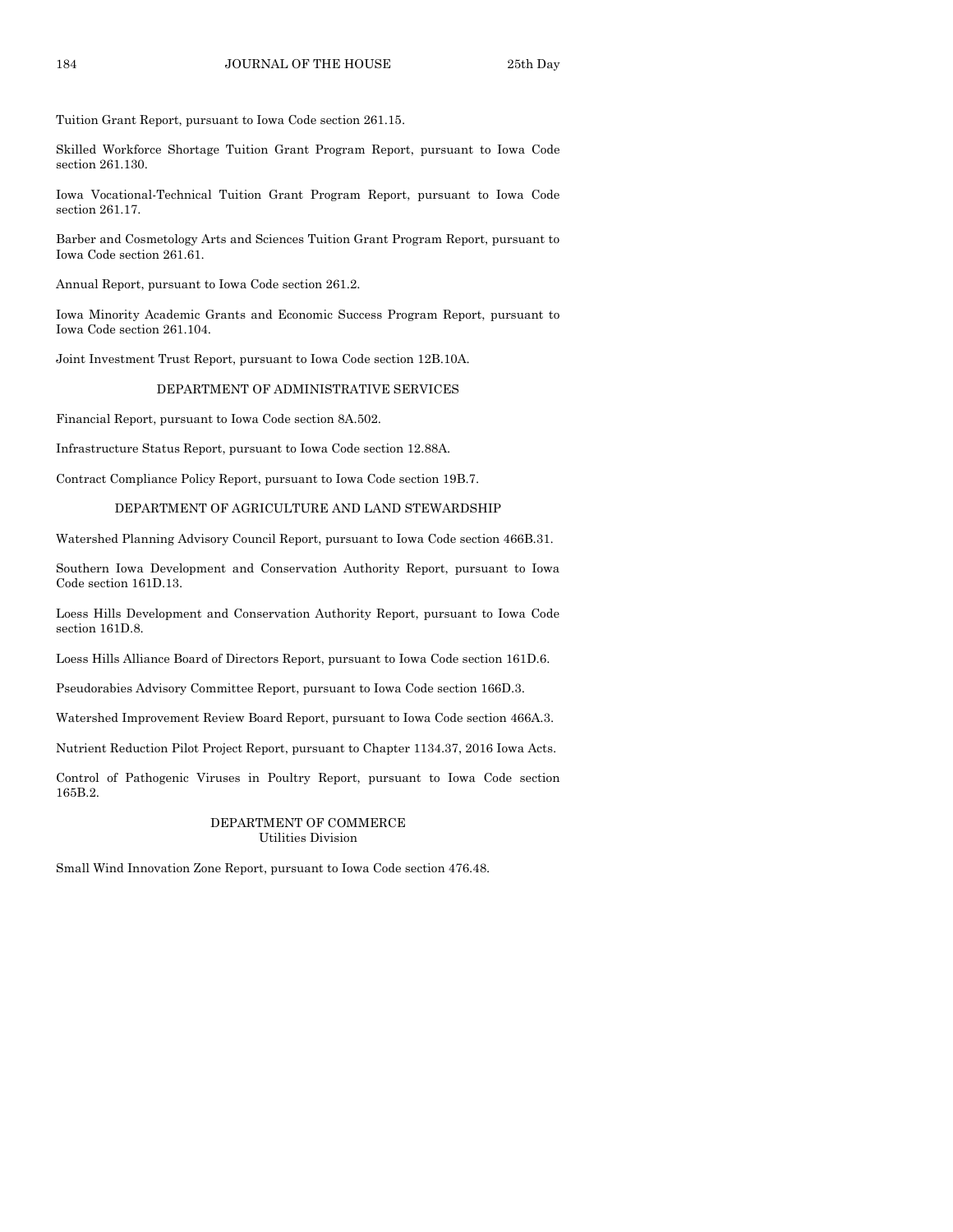#### DEPARTMENT OF EDUCATION

#### SAVE/SILO Report, pursuant to Iowa Code section 256.9.

#### DEPARTMENT OF HOMELAND SECURITY AND EMERGENCY MANAGEMENT

Consolidation of Public Safety Answering Points Report, pursuant to Chapter 1100.3, 2016 Iowa Acts.

#### DEPARTMENT OF HUMAN RIGHTS

Infrastructure Status Report, pursuant to Iowa Code section 12.88A.

Iowa Collaboration for Youth Development Council Report, pursuant to Iowa Code section 216A.140.

#### DEPARTMENT OF HUMAN SERVICES

Mental Health and Disability Services Report, pursuant to Iowa Code section 225C.6.

Autism Support Program Fund Report, pursuant to Iowa Code section 225D.2.

Mental Health Services for Children and Youth Report, pursuant to Iowa Code section 225C.54.

Hawk-I Report, pursuant to Iowa Code section 514I.5.

Mental Health Services Report, pursuant to Iowa Code section 249N.8.

Infrastructure Status Report, pursuant to Iowa Code section 12.88.

Rules Progress Report, pursuant to Iowa Code section 237C.4.

Independent Living Services Report, pursuant to Iowa Code section 234.35.

Child Abuse Registry Report, pursuant to Iowa Code section 235A.23.

Dependent Adult Abuse Registry Report, pursuant to Iowa Code section 235B.13.

#### DEPARTMENT OF INSPECTION AND APPEALS

ICN Savings Report, pursuant to Iowa Code section 8D.10.

Judicial Review Report, pursuant to Iowa Code section 625.29.

Vertical Infrastructure Report, pursuant to Iowa Code section 8.57B.

DEPARTMENT OF JUSTICE Attorney General

Prosecutor Intern Program Report, pursuant to Iowa Code section 13.2.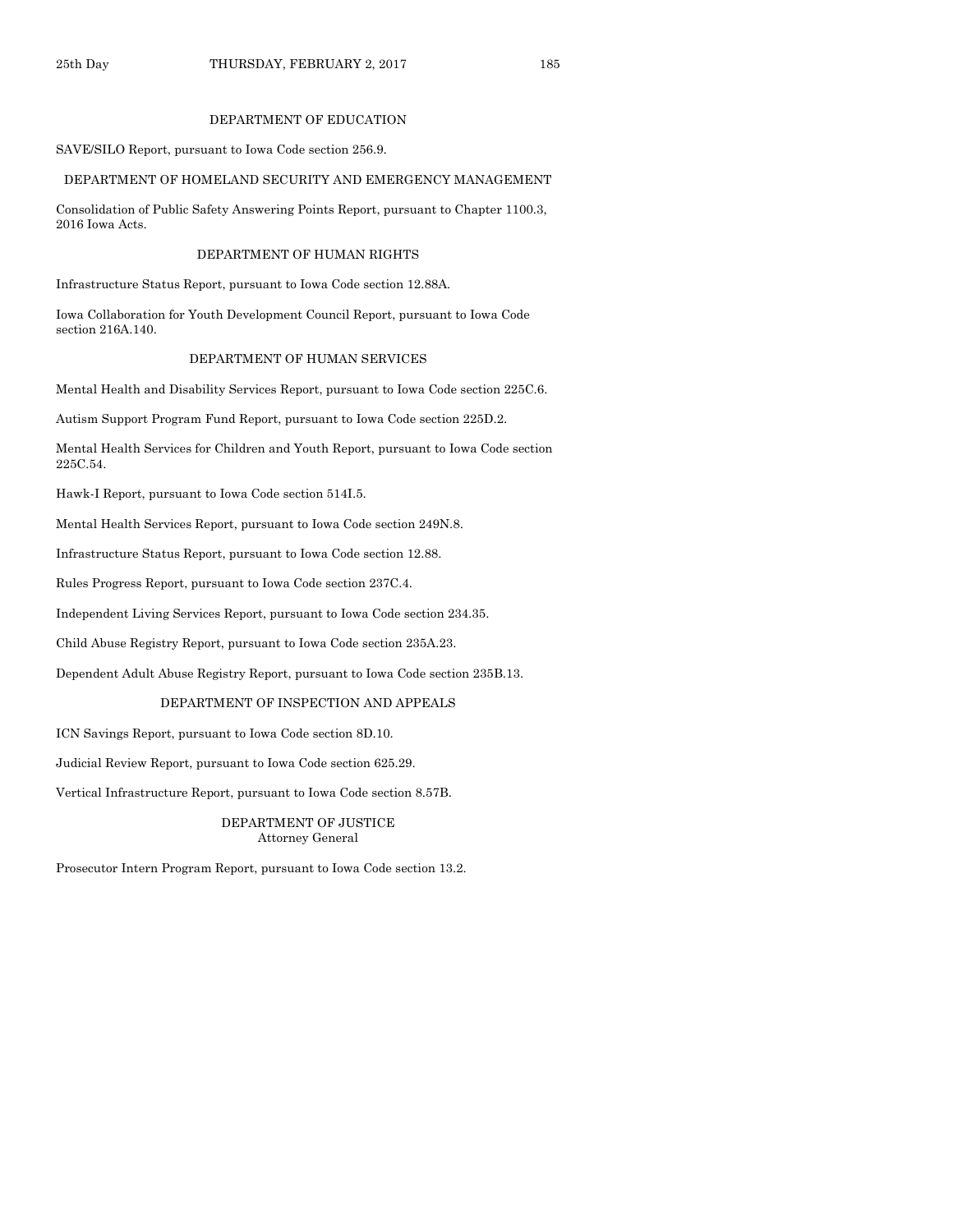#### DEPARTMENT OF MANAGEMENT

Infrastructure Status Report, pursuant to Iowa Code section 12.88A.

Standing Appropriations Report, pursuant to Iowa Code section 8.6.

#### DEPARTMENT OF PUBLIC DEFENSE

Goals and Objectives Report, pursuant to Iowa Code section 7E.3.

#### DEPARTMENT OF PUBLIC HEALTH

Tobacco Use Prevention and Control Report, pursuant to Iowa Code section 142A.4.

#### DEPARTMENT OF PUBLIC SAFETY

Joint Investment Trust Report, pursuant to Iowa Code section 12B.10A.

Licensed Professions and Occupations Report, pursuant to Iowa Code section 272C.4.

Infrastructure Status Report, pursuant to Iowa Code section 12E.12.

#### DEPARTMENT OF REVENUE

Health Insurance for Dependent Children Report, pursuant to Iowa Code section 422.12M.

Solar Energy System Tax Credits Report, pursuant to Iowa Code section 422.11L.

Research Activities Tax Credit Program Evaluation Study Report, pursuant to Iowa Code section 2.48.

High Quality Jobs Program Tax Credit Evaluation Study Report, pursuant to Iowa Code section 2.48.

Franchise Tax Credit Program Evaluation Study Report, pursuant to Iowa Code section 2.48.

Earned Income Tax Credit Program Evaluation Study Report, pursuant to Iowa Code section 2.48.

#### DEPARTMENT OF TRANSPORTATION

Midwest Regional Rail Passenger Initiative Report, pursuant to Iowa Code section 327J.3.

Secondary Road Research Fund Report, pursuant to Iowa Code section 310.36.

Street Research Fund Report, pursuant to Iowa Code section 312.3A.

Recycling Report, pursuant to Iowa Code section 307.21.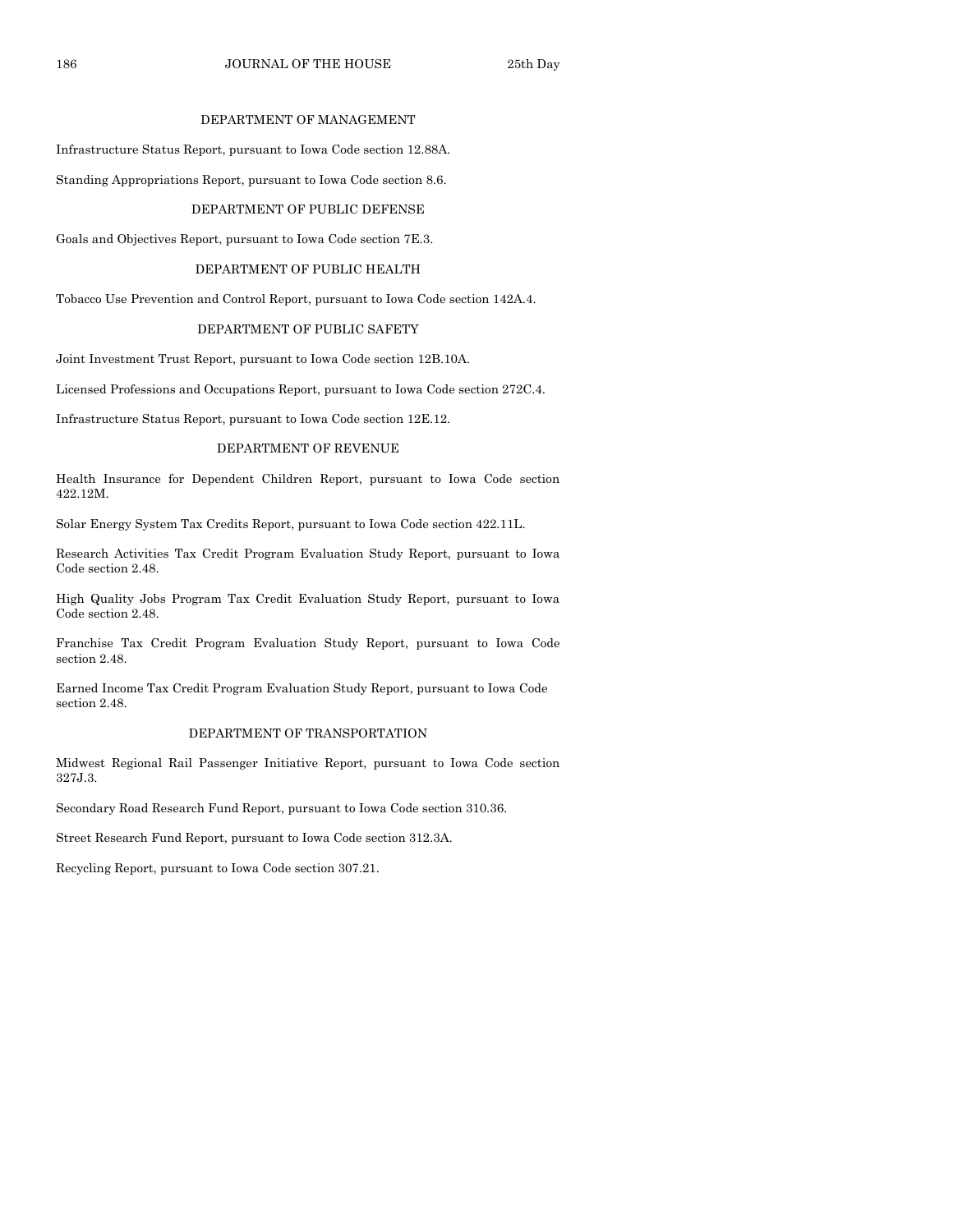Biodiesel and Biodiesel Blended Fuel Revolving Fund Report, pursuant to Iowa Code section 307.20.

Road Use Tax Fund Efficiency Measures Report, pursuant to Chapter 1123.21, 2014 Iowa Acts.

Periodic Review Of Revenues Report, pursuant to Iowa Code section 307.31

Materials and Equipment Revolving Fund Purchase Report, pursuant to Iowa Code section 307.47.

Highway Construction Program Expenditures and Contractual Obligation Report, pursuant to Iowa Code section 307.12.

Natural Resources and Outdoor Recreations Trust Fund Report, pursuant to Iowa Code section 461.22.

Infrastructure Status Report, pursuant to Iowa Code section 12.88A.

#### DEPARTMENT OF VETERANS AFFAIRS

Veterans Trust Fund Report, pursuant to Iowa Code section 35A.13.

#### IOWA COMMUNICATIONS NETWORK

Telecommunications and Technology Commission Report, pursuant to Iowa Code section 8D.3.

Infrastructure Status Report, pursuant to Iowa Code section 8.57A.

#### IOWA COUNTY ENGINEERS ASSOCIATION SERVICE BUREAU

Annual Report, pursuant to Iowa Code section 312.3B.

#### IOWA PUBLIC TELEVISION

Infrastructure Status Report, pursuant to Iowa Code section 8.57.

Training and Technology Expenditures Report, pursuant to Iowa Code section 8.62.

Joint Investment Trust Report, pursuant to Iowa Code section 12B.10A.

#### IOWA STATE FAIR BOARD

Joint Investment Trust Report, pursuant to Iowa Code section 12B.10A.

Infrastructure Status Report, pursuant to Iowa Code section 8.57.

#### JUDICIAL BRANCH

Enhanced Court Collections Fund Report, pursuant to Chapter 133.1, 2013 Iowa Acts.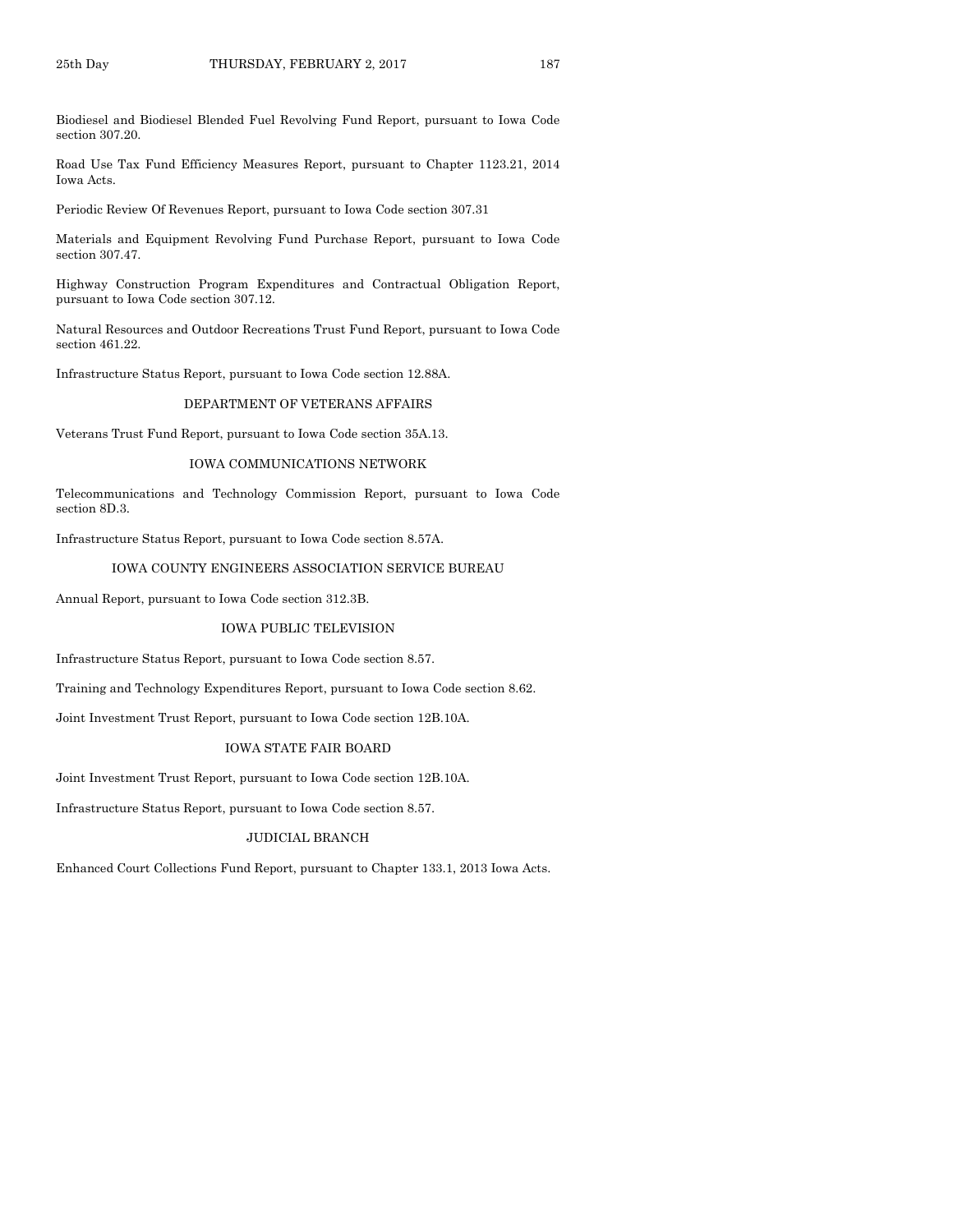Court Technology and Modernization Fund Report, pursuant to Chapter 133.1, 2013 Iowa Acts.

Witness Fees Report, pursuant to Iowa Code section 602.1302.

#### SECRETARY OF STATE

Goals and Objectives Report, pursuant to Iowa Code section 7E.3.

Joint Investment Trust Report, pursuant to Iowa Code section 12B.10A.

Judicial Review Report, pursuant to Iowa Code section 625.29.

#### TREASURER OF STATE

Linked Investments for Tomorrow Report, pursuant to Iowa Code section 12.38.

#### VETERANS HOME

Training and Technology Expenditures Report, pursuant to Iowa Code section 8.62.

Infrastructure Status Report, pursuant to Iowa Code section 8.57.

#### HOUSE STUDY BILL COMMITTEE ASSIGNMENTS

#### **[H.S.B. 77](https://www.legis.iowa.gov/legislation/BillBook?ga=87&ba=HSB77) State Government**

Providing for the licensure of genetic counselors, making penalties applicable, and including effective date and implementation provisions.

#### **[H.S.B. 78](https://www.legis.iowa.gov/legislation/BillBook?ga=87&ba=HSB78) State Government**

Relating to the conduct of elections, including general election ballot vacancies, voter registration, elections administration, absentee voting, and vacancies on school boards and merged area governing boards and including effective date and applicability provisions.

#### SUBCOMMITTEE ASSIGNMENTS

#### **[House File 106](https://www.legis.iowa.gov/legislation/BillBook?ga=87&ba=HF106)**

Natural Resources: Cownie, Chair; Huseman and Prichard.

#### **[House File 175](https://www.legis.iowa.gov/legislation/BillBook?ga=87&ba=HF175)**

Natural Resources: Fisher, Chair; Bearinger and Maxwell.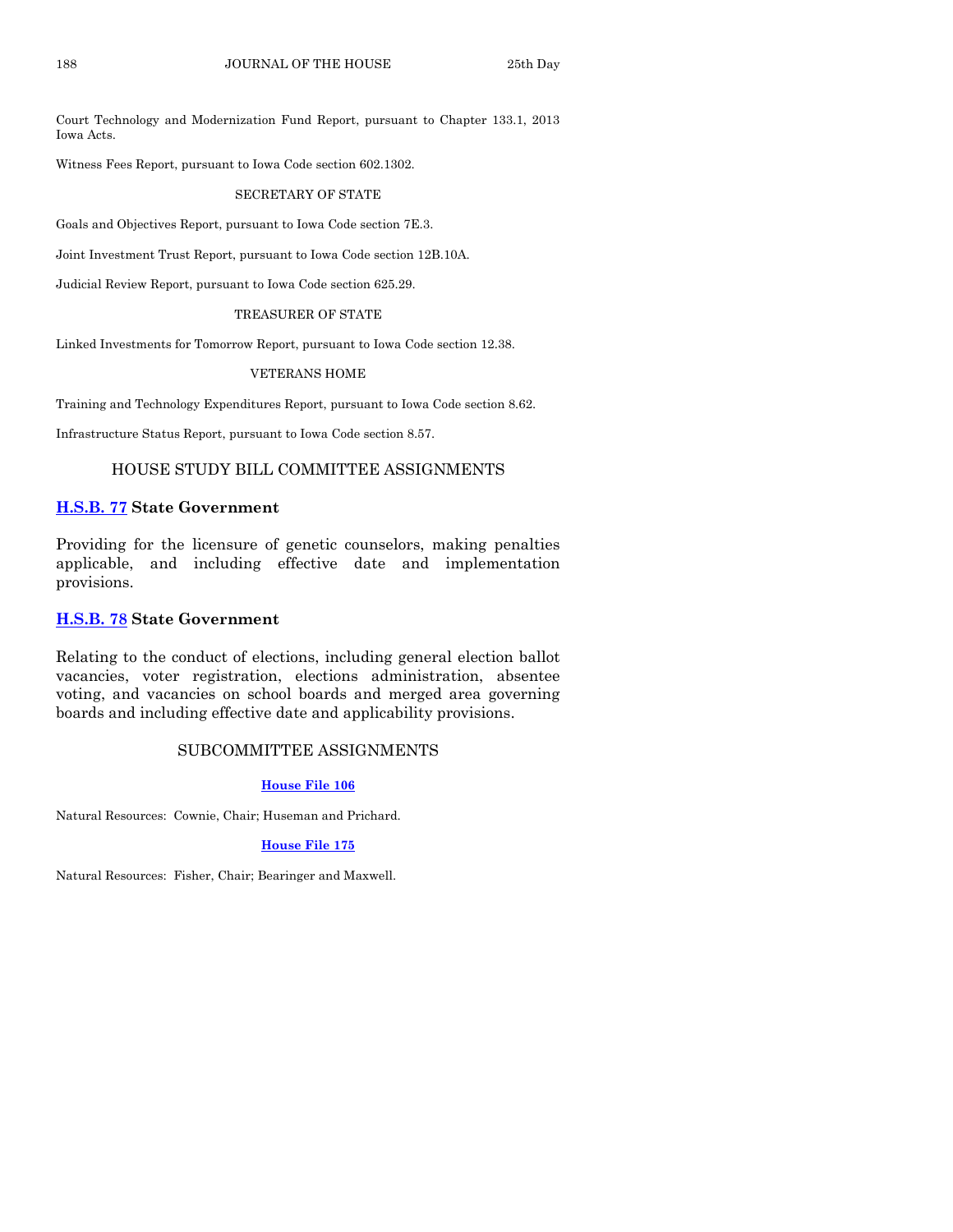#### HOUSE STUDY BILL SUBCOMMITTEE ASSIGNMENTS

#### **[House Study Bill](https://www.legis.iowa.gov/legislation/BillBook?ga=87&ba=HSB65) 65**

Economic Growth: Mohr, Chair; Holz and Miller.

#### **[House Study Bill 68](https://www.legis.iowa.gov/legislation/BillBook?ga=87&ba=HSB68)**

Transportation: Hager, Chair; Jacoby and Landon.

#### **[House Study Bill 69](https://www.legis.iowa.gov/legislation/BillBook?ga=87&ba=HSB69)**

Transportation: R. Taylor, Chair; Best and Finkenauer.

#### **[House Study Bill 70](https://www.legis.iowa.gov/legislation/BillBook?ga=87&ba=HSB70)**

Transportation: Hinson, Chair; Landon and Ourth.

#### **[House Study Bill](https://www.legis.iowa.gov/legislation/BillBook?ga=87&ba=HSB71) 71**

Transportation: Hager, Chair; Cohoon and Wills.

#### **[House Study Bill 73](https://www.legis.iowa.gov/legislation/BillBook?ga=87&ba=HSB73)**

Local Government: Kaufmann, Chair; Jones and Meyer.

#### **[House Study Bill 75](https://www.legis.iowa.gov/legislation/BillBook?ga=87&ba=HSB75)**

Transportation: R. Taylor, Chair; Landon and Olson.

#### **[House Study Bill 77](https://www.legis.iowa.gov/legislation/BillBook?ga=87&ba=HSB77)**

State Government: Koester, Chair; Mascher and Rizer.

#### COMMITTEE RECOMMENDATIONS

MADAM SPEAKER: The Chief Clerk of the House respectfully reports that the following committee recommendation have been received and are on file in the office of the Chief Clerk:

#### CARMINE BOAL Chief Clerk of the House

#### COMMITTEE ON JUDICIARY

**[House Joint Resolution 1,](https://www.legis.iowa.gov/legislation/BillBook?ga=87&ba=HJR1)** a joint resolution proposing an amendment to the Constitution of the State of Iowa relating to searches and seizures of electronic communications and data.